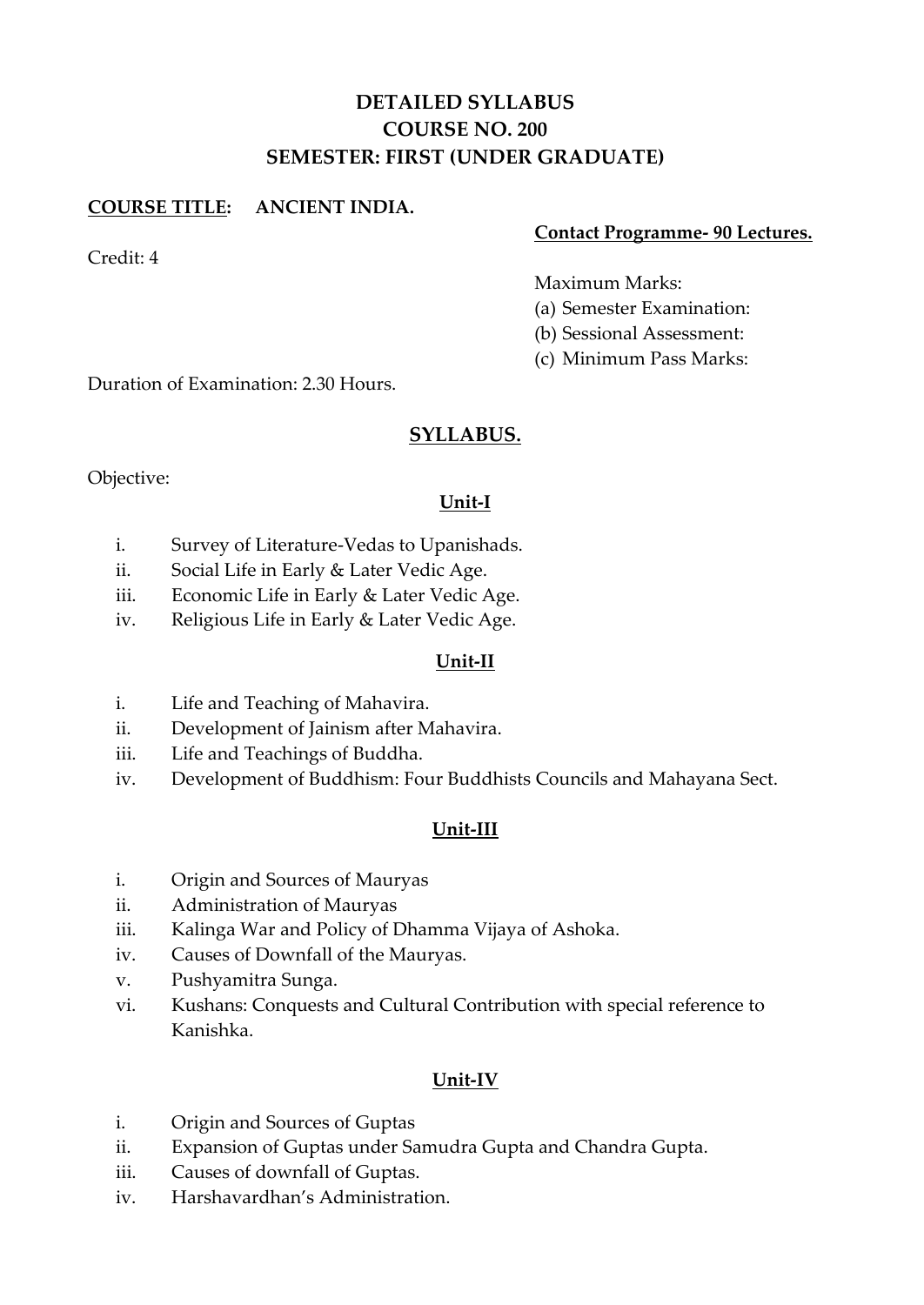The question paper will contain two questions from each Unit (total eight questions) and the candidates will be required to answer one question from each Unit (total questions to be attempted, will be four) i.e., there will be internal choice within the Unit.

#### **BIBLIOGRAPHY**:

- 1. Romila Thappar: *Early India from the origins to A.D 1300*, Penguin Books.
- 2. D.N Jha: *Ancient India in Historical Outline*, Manohar Publisher.
- *3.* Bhartiya Vidhya Bhavan Series: Vol.-I: *The Vedic Age.*

Vol.-II: *The Age of Imperial Unity*

Vol.-III: *The Classical Age*.

- 4. Majumdar: *The Ancient India*, Motilal Banarsida.
- 5. D.Devahuti: *Harsha-A Political Study*, Oxford Press.
- 6. Dr. Baijanath Sharma: *Harsha and His times*, Sushma Prakastan Varanasi.
- 7. Irfan Habib and V.K Thakur-*The Vedic Age.*
- 8. Irfan Habib and V.Jha-*The Mauryan India.*
- 9. A.L Bashan-*Wonder that was India.*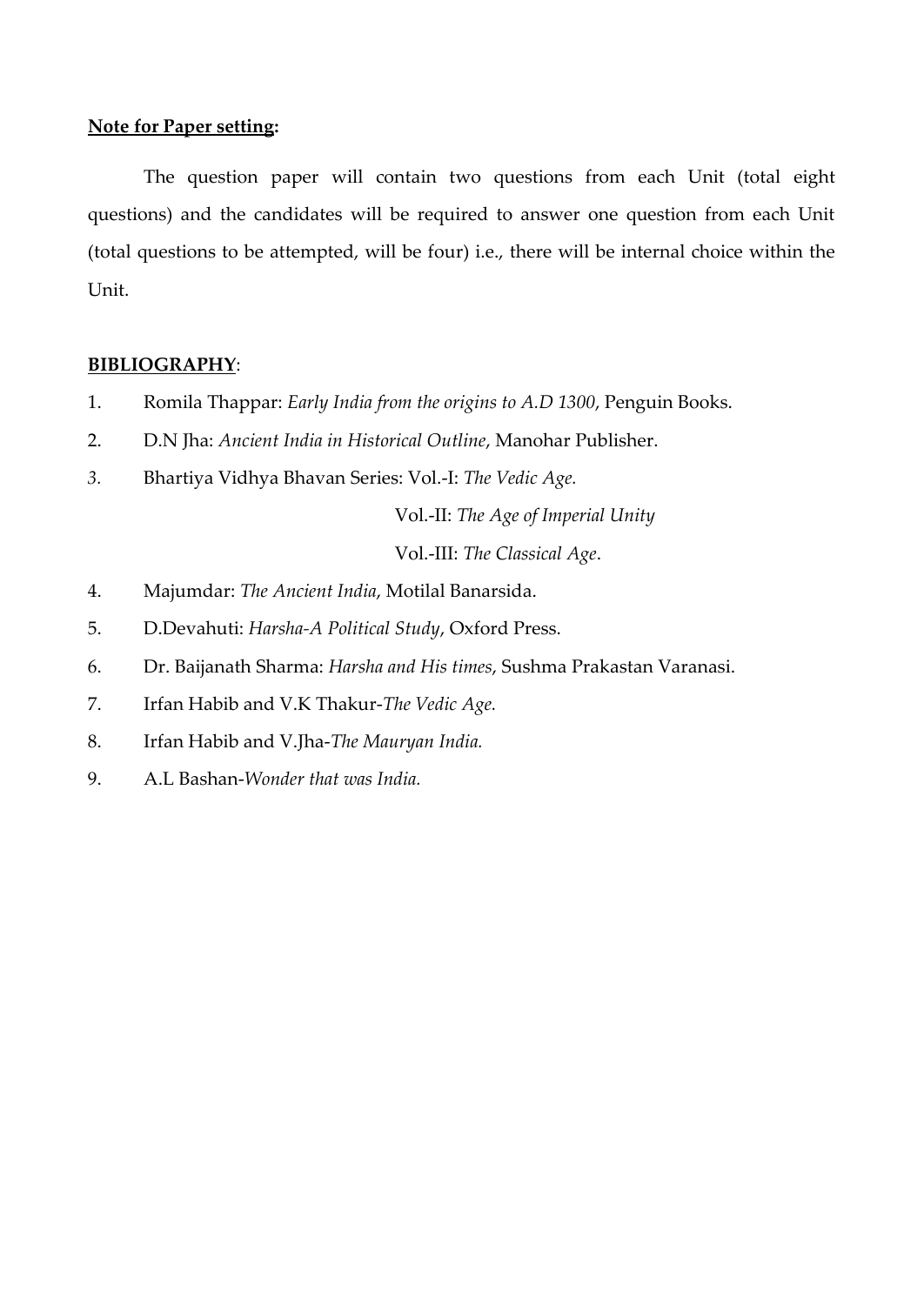# **DETAILED SYLLABUS COURSE NO. 201 SEMESTER: SECOND (UNDER GRADUATE)**

# **COURSE TITLE: EARLY MEDIEVAL INDIA.**

## **Contact Programme- 90 Lectures.**

Maximum Marks:

- (a) Semester Examination:
- (b) Sessional Assessment:
- (c) Minimum Pass Marks:

Duration of Examination: 2.30 Hours.

# **SYLLABUS.**

Objective:

# **Unit-I**

- i. Political Conditions of Northern India on the eve of Ghoridian Invasion. Establishment of Turkish Sultanate with reference to Qutub-ud-din Aibak.
- ii. Iltutumish: Conquest & Consolidation.
- iii. Razia Sultan: Accession & Role of Nobility.
- iv. Ghiyas-ud-din Balban: Theory of Kingship and Achievements.

# **Unit-II**

- i. Jala-ud-din Khilji-Conquests.
- ii. Ala-ud-din Khilji-Conquest of North India.
- iii. Ala-ud-din's Deccan Policy.
- iv. Revenue Administration & Market Control Policy of Ala-ud-din.

# **Unit-III**

- i. Works of Ghiyas-ud-din Tughlaq.
- ii. Mohammed Tughlaq: Transfer of Capital, Token Currency, Taxation in Doas.
- iii. Conquest of Khurasan and Quarachil under Mohammad-bin-Tughlaq.
- iv. Feroz Shah Tughlaq: Public Welfare Activities and Religious Policy.

# **Unit-IV**

- i. Timur's Invasion of India.
- ii. Conquests of Sikander Lodhi and Ibrahim Lodhi.
- iii. Administration of the Sultanate (1206-1520 A.D).
- iv. Architecture during Sultanate period (1200-1526 A.D).

Credit: 4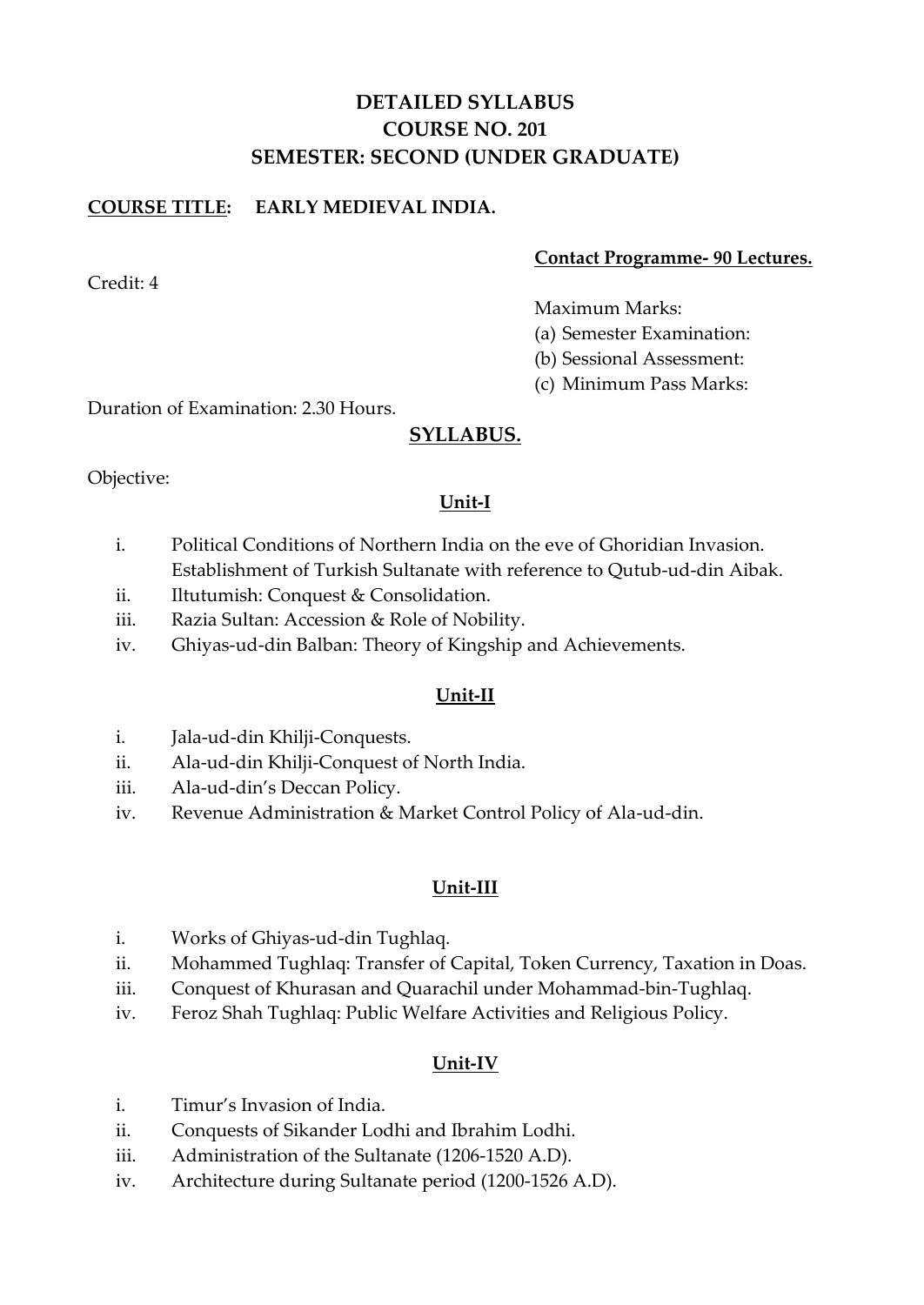The question paper will contain two questions from each Unit (total eight questions) and the candidates will be required to answer one question from each Unit (total questions to be attempted, will be four) i.e., there will be internal choice within the Unit.

#### **BIBLIOGRAPHY**:

- 1. Muhammad Habib and
	- Khaliq Ahmad N. Zahid : *Comprehensive History of India, Vol-V*, the Delhi Sultanate.
- 2. ABM Habibullah : *Foundation of Muslim Rule in India.*
- 3. Ishwani Prasad : *History of the Qurannah Turks.*
- 
- 4. K.S Lal : *History of the Khiljis.*
- 
- 
- 
- 
- 5. A.B Pandey : *Early Medieval India.*
- 6. R.C Jawhari : *Firoz Shah Tughluq.*
- 7. A.M Hussain : *Tughluq Dynasty.*
- 8. A.L Srivastava : *The Sultanate of Delhi.*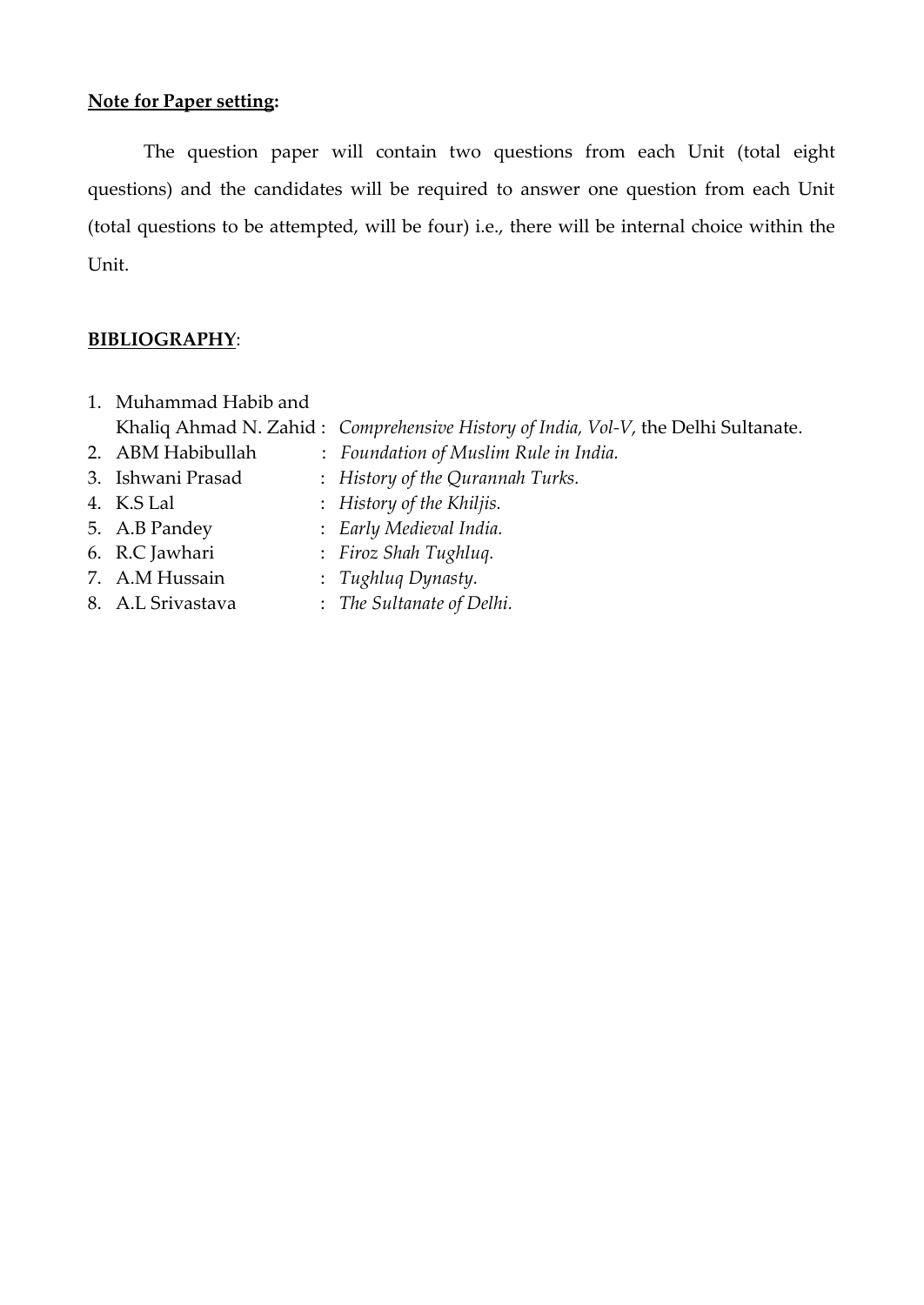# **HISTORY IIIRD SEMESTER DETAILED SYLLABUS FOR THE YEARS 2015, 2016 AND 2017. COURSE NO. 301 (THEORY) SEMESTER: THIRD (UNDER GRADUATE)**

## **COURSE TITLE: MODERN INDIA.**

Credit: 4

#### **Contact Programme- 90 Lectures.**

Maximum Marks: 100

(a) Semester Examination: 80

(b) Sessional Assessment: 20

(c) Minimum Pass Marks:

Duration of Examination: 2.30 Hours.

# **SYLLABUS.**

Objective:

# **Unit-I**

- i. Revolt of 1857: Causes, Nature and Repercussions.
- ii. Act of 1858:Causes, Salient features and general appraisal.
- iii. Reforms Movement of 19<sup>th</sup> Century Brahmo Samaj and Arya Samaj.
- iv. Social Legislation of 19th Century.

# **Unit-II**

- i. Administrative Development under Lord Ripon.
- ii. Administrative Development under Lord Curzon.
- iii. Act of 1909: Causes, Salient features and general appraisal.
- iv. Act of 1919: Causes, Salient features and general appraisal.

# **Unit-III**

- i. Rise of Indian Nationalism: Factors and Circumstances.
- ii. The Indian National Movement: Birth of Indian National Congress, Moderates and Extremists.
- iii. Non-Cooperation Movement.
- iv. Swaraj Party.

# **Unit-IV**

i. Simon Commission, Nehru Report.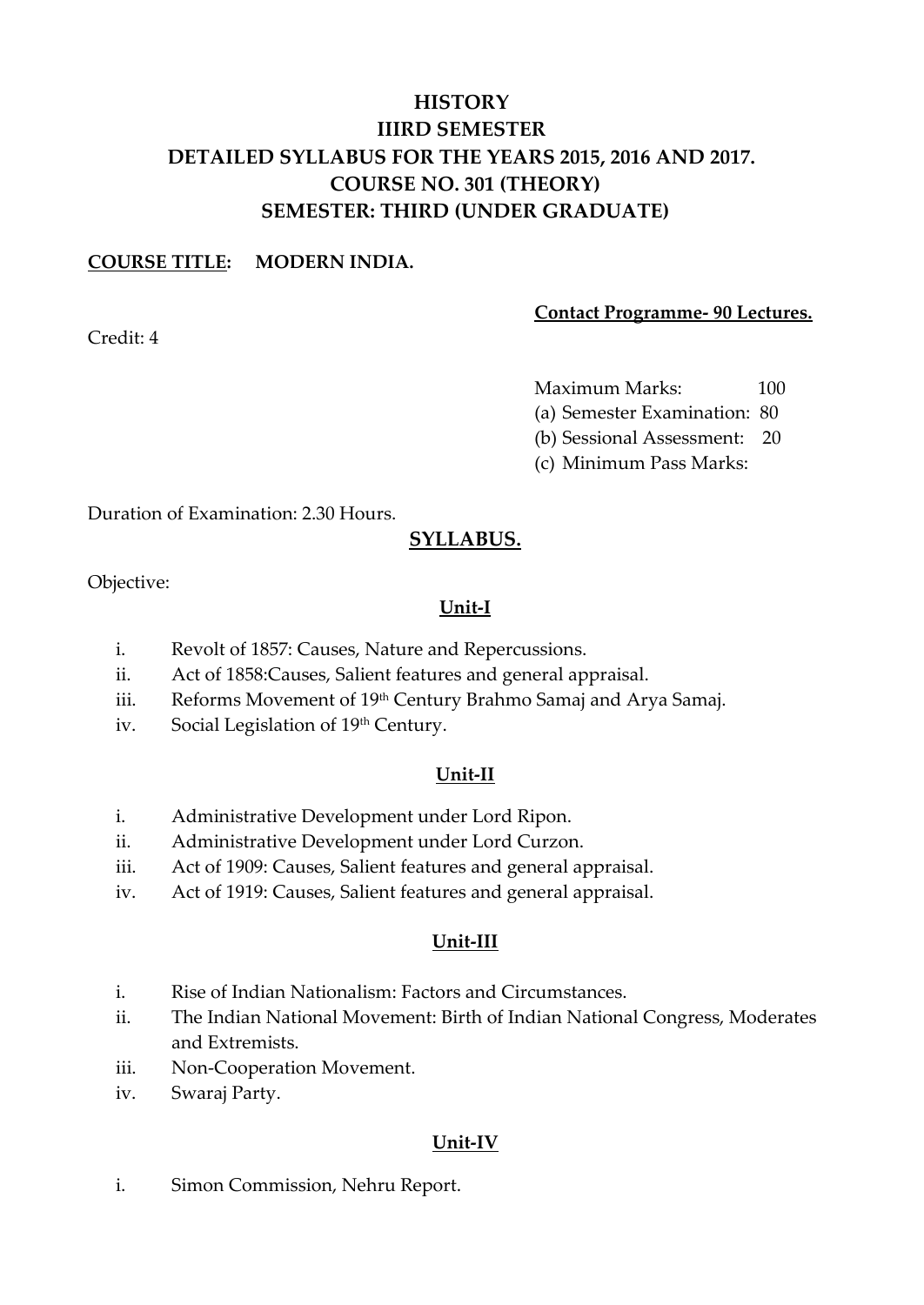- ii. The Cripps Mission.
- iii. Quit India Movement.
- iv. Cabinet Mission and Mountbattern Plan.

The question paper will contain two questions from each Unit (total eight questions) and the candidates will be required to answer one question from each Unit (total questions to be attempted, will be four) i.e., there will be internal choice within the Unit.

#### **BIBLIOGRAPHY**:

| 1.  | Tara Chand:                                                                  | A History of Freedom Movement in India Vols. I, II, III & IV.        |  |  |  |
|-----|------------------------------------------------------------------------------|----------------------------------------------------------------------|--|--|--|
| 2.  | R.C Majumdar:                                                                | History of Freedom Movement in India Vols. I, II and III.            |  |  |  |
| 3.  | Durga Dass                                                                   | India from Curzon to Nehru and after.                                |  |  |  |
| 4.  | A.C Kapoor:                                                                  | Constitutional History of India.                                     |  |  |  |
| 5.  | A.B Keith:                                                                   | Constitutional History of India.                                     |  |  |  |
| 6.  | J.L Nehru:                                                                   | An Autobiography.                                                    |  |  |  |
| 7.  | G.S Chhabra:                                                                 | An Advance Study in the History of Modern India, Vols. I, II, & III. |  |  |  |
| 8.  | Anil Seal:                                                                   | Emergence of Indian Nationalism.                                     |  |  |  |
| 9.  | S.R Mehrotra:                                                                | Emergence of Indian National Congress.                               |  |  |  |
| 10. | Pattavi Sitaramayya: History of the Indian National congress Vols. I and II. |                                                                      |  |  |  |
| 11. | P.C Ghose:                                                                   | <b>Indian National Congress</b>                                      |  |  |  |
| 12. | Daniel Argov:                                                                | Moderates and Extremists in the Indian National Movement.'           |  |  |  |
| 13. | Andrews and                                                                  |                                                                      |  |  |  |
|     | Mookerji:                                                                    | Rise and the Growth of the Congress.                                 |  |  |  |
| 14. | <b>B.M Taunk:</b>                                                            | Non-Cooperation Movement in Indian Politics.                         |  |  |  |
| 15. | Sumit Sarkar:                                                                | Modern Indian.                                                       |  |  |  |
| 16. | Bipin Chandra:                                                               | Nationalism.                                                         |  |  |  |
| 17. | A.R Desai:                                                                   | Social Background of Indian Nationalism.                             |  |  |  |
| 18. | S. Gopal:                                                                    | British Policy in India 1958 to 1905.                                |  |  |  |
|     |                                                                              |                                                                      |  |  |  |

Internal Assessment: 20 marks i) Class Test: 10 Marks ii) Two Written Assessment 10 Marks (5 Marks each)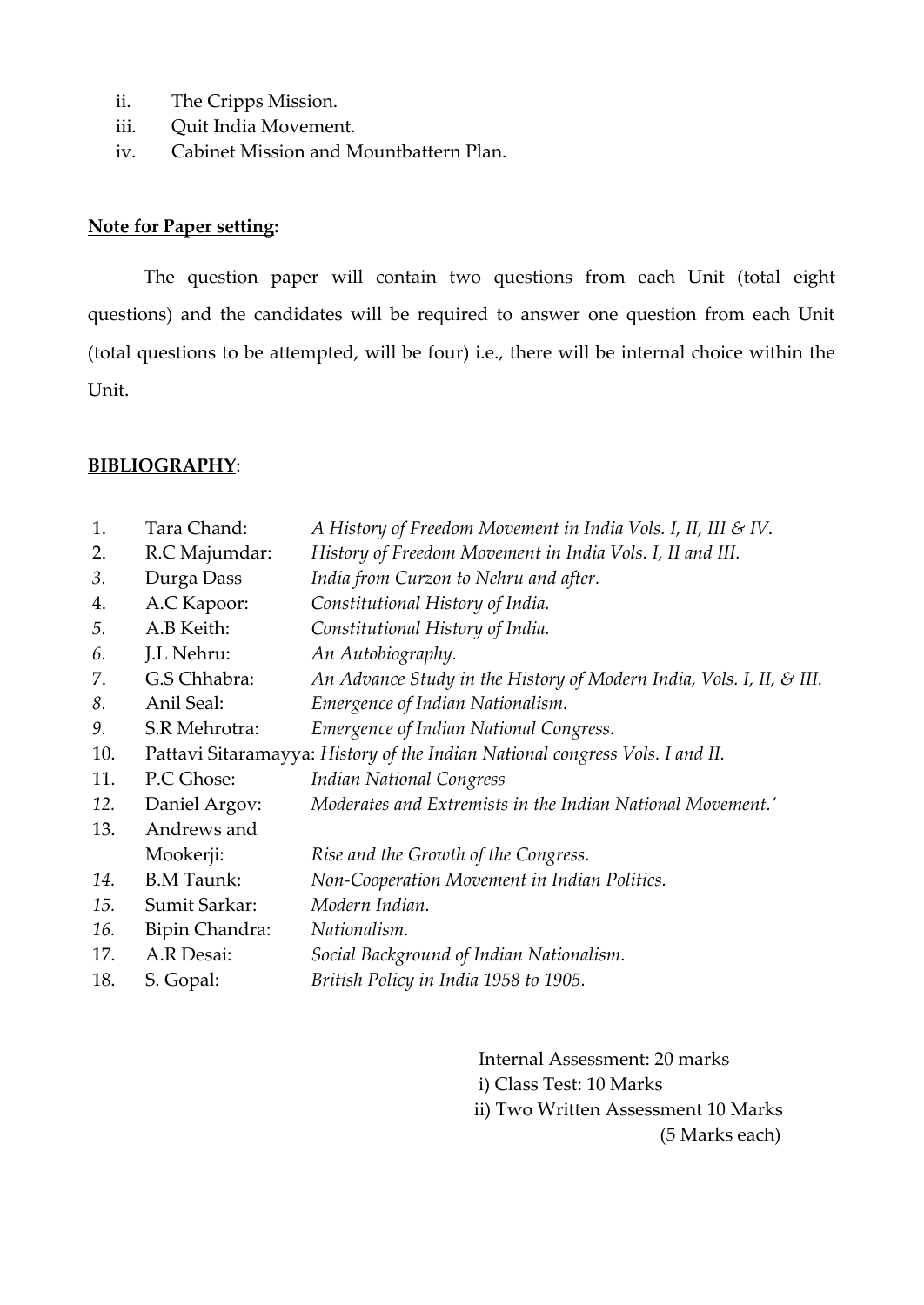# **HISTORY IVTH SEMESTER DETAILED SYLLABUS FOR THE YEARS OF 2016, 2017 AND 2018. COURSE NO. 401 (THEORY) SEMESTER: FOURTH (UNDER GRADUATE)**

## **COURSE TITLE: HISTORY OF JAMMU AND KASHMIR.**

**Contact Programme- 90 Lectures.**

Maximum Marks: 100

(a) Semester Examination: 80

(b) Sessional Assessment: 20

(c) Minimum Pass Marks:

Duration of Examination: 2.30 Hours.

# **SYLLABUS.**

Objective:

## **Unit-I**

- i. Sources of Kashmir History.
- ii. Lalitaditya: Conquests and Administration.
- iii. Avantiverman: Administrative Reforms.
- iv. Didda as Regent and as Queen.

#### **Unit-II**

- i. Foundation of Sultanate: Factors and Events.
- ii. Sultan Sikander: Conquests in Religious Policy.
- iii. Sultan Zain-ul-Abidin-Administration.
- iv. Sultan Zain-ul-Abidin-Religious Policy.

#### **Unit-III**

- i. Sources of the History of Jammu.
- ii. Raja Mal Dev; Political Achievements.
- iii. Rise of Jammu Kingdom under Ranjit Dev.
- iv. Early Life and Rise of Gulab Singh till 1819 A.D.

#### **Unit-IV**

- i. Expansion of Jammu Raj till 1846 A.D.
- ii. Circumstances leading to the foundation of the Modern Jammu and Kashmir.
- iii. Administration under Gulab Singh.
- iv. Administrative Reforms of Maharaja Ranbir Singh.

Credit: 4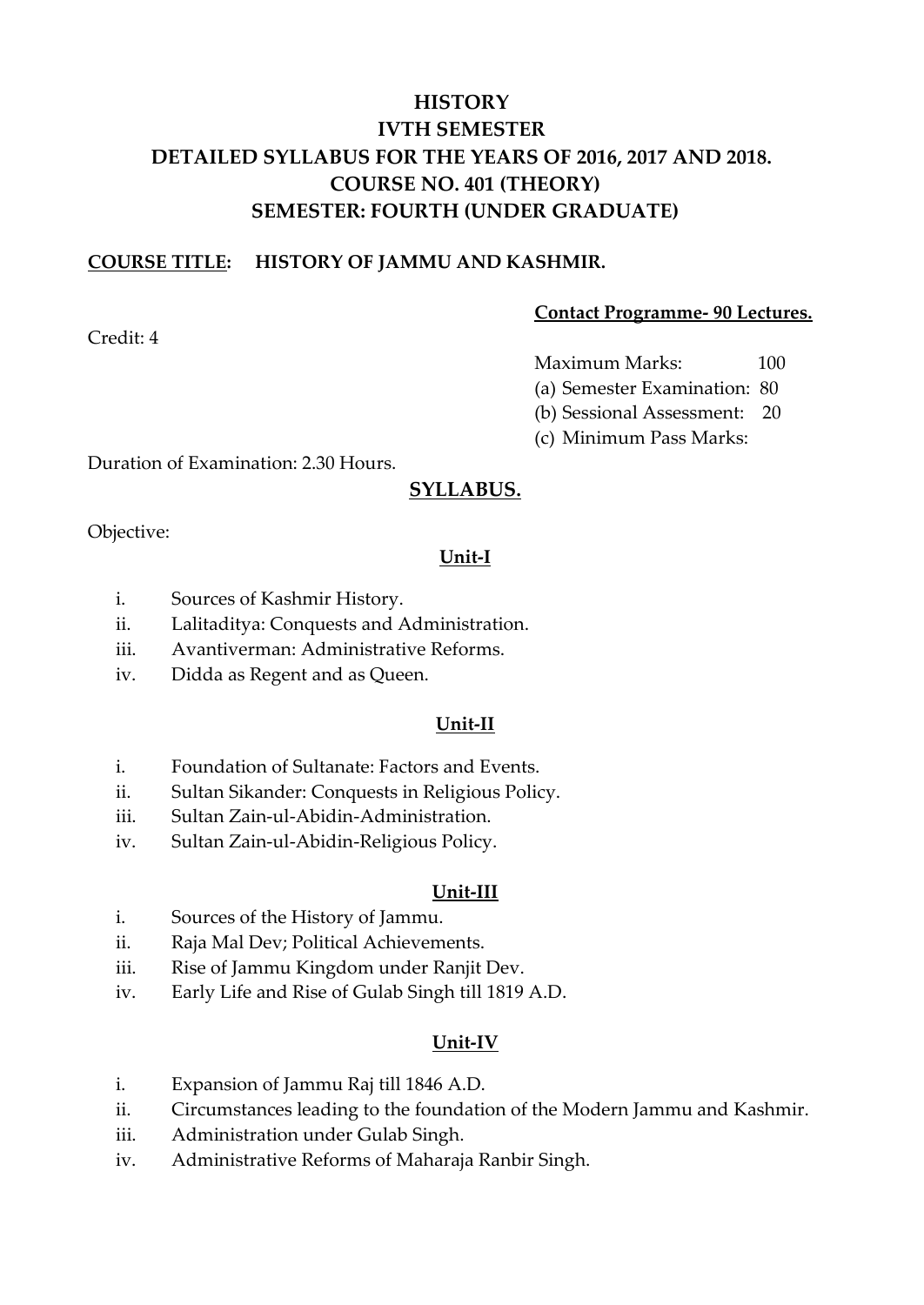The question paper will contain two questions from each Unit (total eight questions) and the candidates will be required to answer one question from each Unit (total questions to be attempted, will be four) i.e., there will be internal choice within the Unit.

#### **BIBLIOGRAPHY**:

| 1.  | P.N.K Bamzai:        | History of Kashmir.                               |
|-----|----------------------|---------------------------------------------------|
| 2.  | S.C Ray:             | Early History and Culture of Kashmir.             |
| 3.  | K.S Saxena           | Political History of Kashmir.                     |
| 4.  | Mohibul Hasan:       | Kashmir under the Sultans.                        |
| 5.  | R.K Parma:           | A History of Muslim Rule in Kashmir.              |
| 6.  | S.D.S Charak:        | The Rise and Fall of Jammu Kingdom.               |
| 7.  | S.D.S Charak:        | Zorawar Singh.                                    |
| 8.  | S.D.S Charak:        | History and Culture of Himalayan States, Vol. IV. |
| 9.  | Satinder Singh Bawa: | Jammu Fox.                                        |
| 10. | M.L Kapoor:          | History of Jammu and Kashmir Vol. I.              |
| 11. | M.L Kapoor:          | Kingdom of Kashmir.                               |
| 12. | S.D.S Charak:        | A Short History of Jammu Raj.                     |

Internal Assessment: 20 marks i) Class Test: 10 Marks ii) Two Written Assessment 10 Marks (5 Marks each)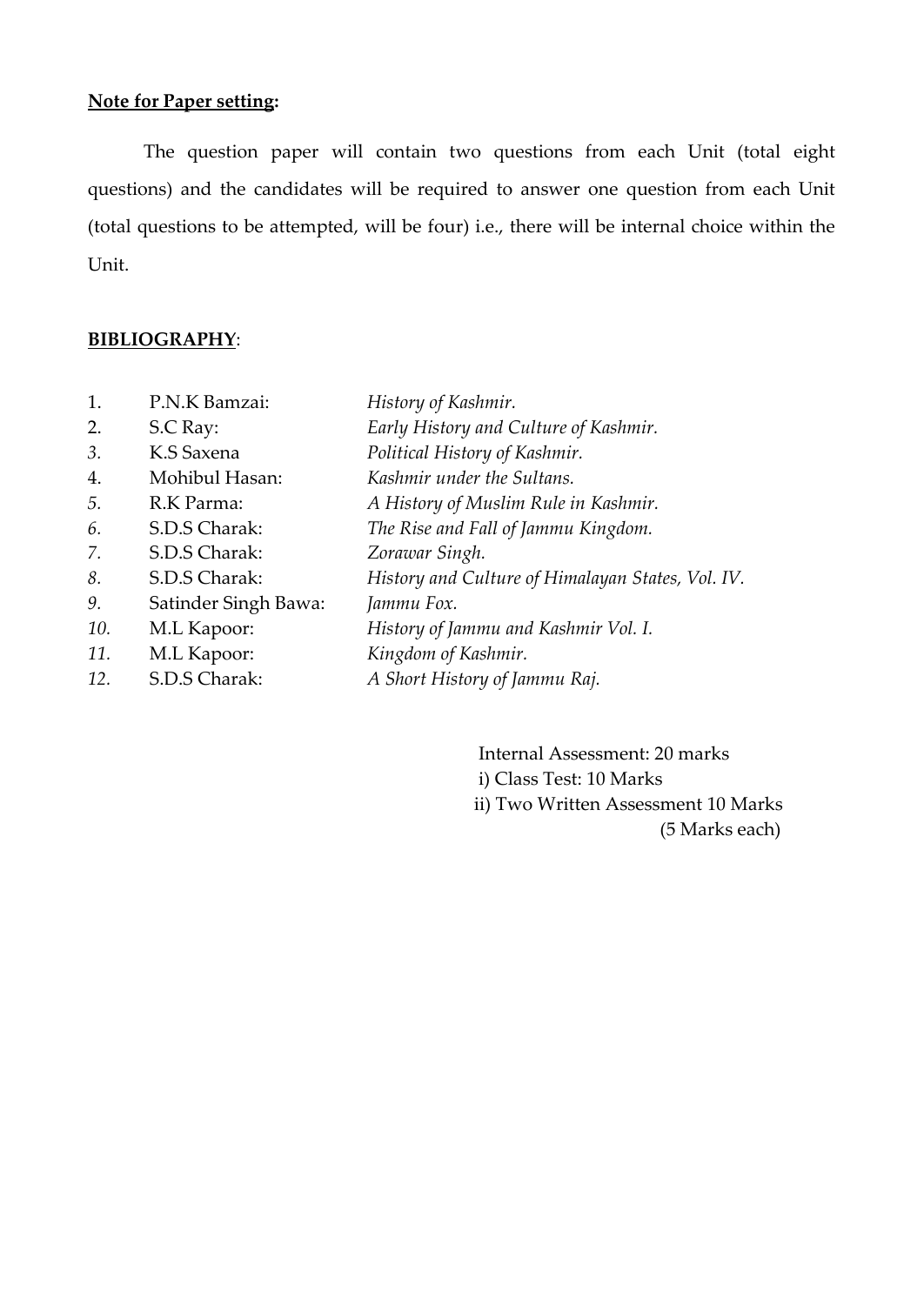# **HISTORY VTH SEMESTER DETAILED SYLLABUS FOR THE EXAMINATION 2016, 2017 AND 2018. COURSE NO. 501 (THEORY) SEMESTER: FIFTH (UNDER GRADUATE)**

#### **COURSE TITLE: HISTORY OF MODERN EUROPE TILL 1870.**

Credit: 4

#### **Contact Programme- 90 Lectures.**

Maximum Marks: 100

(a) Semester Examination: 80

(b) Sessional Assessment: 20

(c) Minimum Pass Marks:

Duration of Examination: 2.30 Hours.

# **SYLLABUS.**

Objective:

# **Unit-I**

- i. Causes and Characteristics of Renaissance.
- ii. Reformation: Movement and Causes.
- iii. Role of Matin Luther in the Reformation Movement.
- iv. Counter Reformation: Movement, Causes and Success.

# **Unit-II**

- i. French Revolution: Causes.
- ii. Achievements of National Assembly.
- iii. Role of National Convention.
- iv. Works of Napoleon as first counsel.

# **Unit-III**

- i. Continental System of Napoleon.
- ii. Causes of the Downfall of Napoleon.
- iii. Settlement of 1815 and its Consequences.
- iv. Revolution of 1830- Causes & Consequences.

# **Unit-IV**

- i. Industrial Revolution: Genesis and Consequences.
- ii. Unification of Italy.
- iii. Foreign Policy of Napoleon-III.
- iv. Unification of Germany.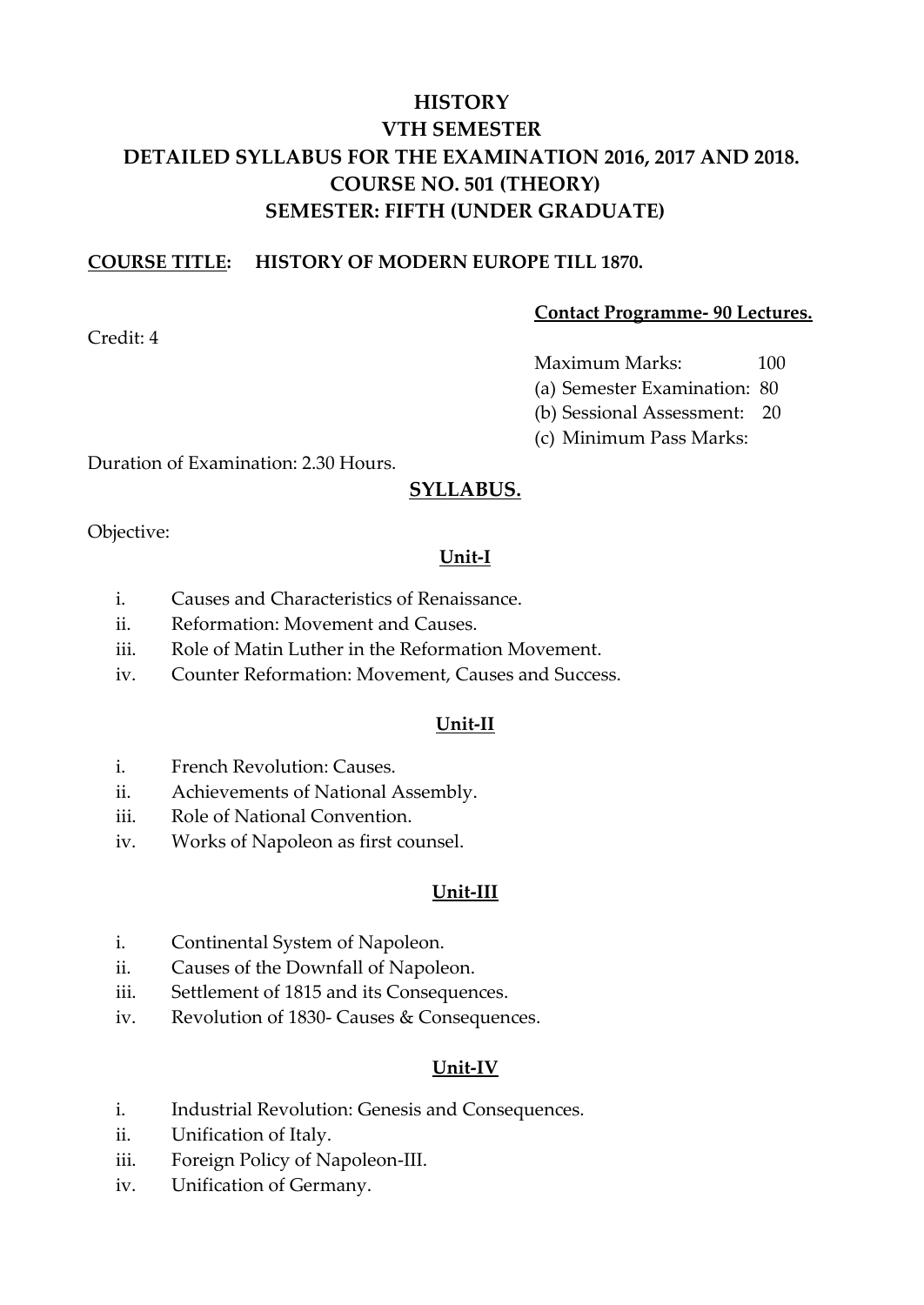The question paper will contain two questions from each Unit (total eight questions) and the candidates will be required to answer one question from each Unit (total questions to be attempted, will be four) i.e., there will be internal choice within the Unit.

#### **BIBLIOGRAPHY**:

- *1.* David Thompson : *Europe since Napoleon.*
- *2.* D.M Kettel by : *A History of Modern Times.*
- *3.* Grant and Temperly : *Europe in the 19th and 20th Centuries.*
- *4.* Raghuvir Dayal : *A Text Book of Modern European History.*
- *5.* K.L Sachdeva : *A History of Modern Europe.*
- 6. Clyde & Bears : *Far East in Modern Times.*
- 7. H.M Vinayacke : *A History of the Far East in Modern Times.*
	- Internal Assessment: 20 marks i) Class Test: 10 Marks ii) Two Written Assessment 10 Marks (5 Marks each)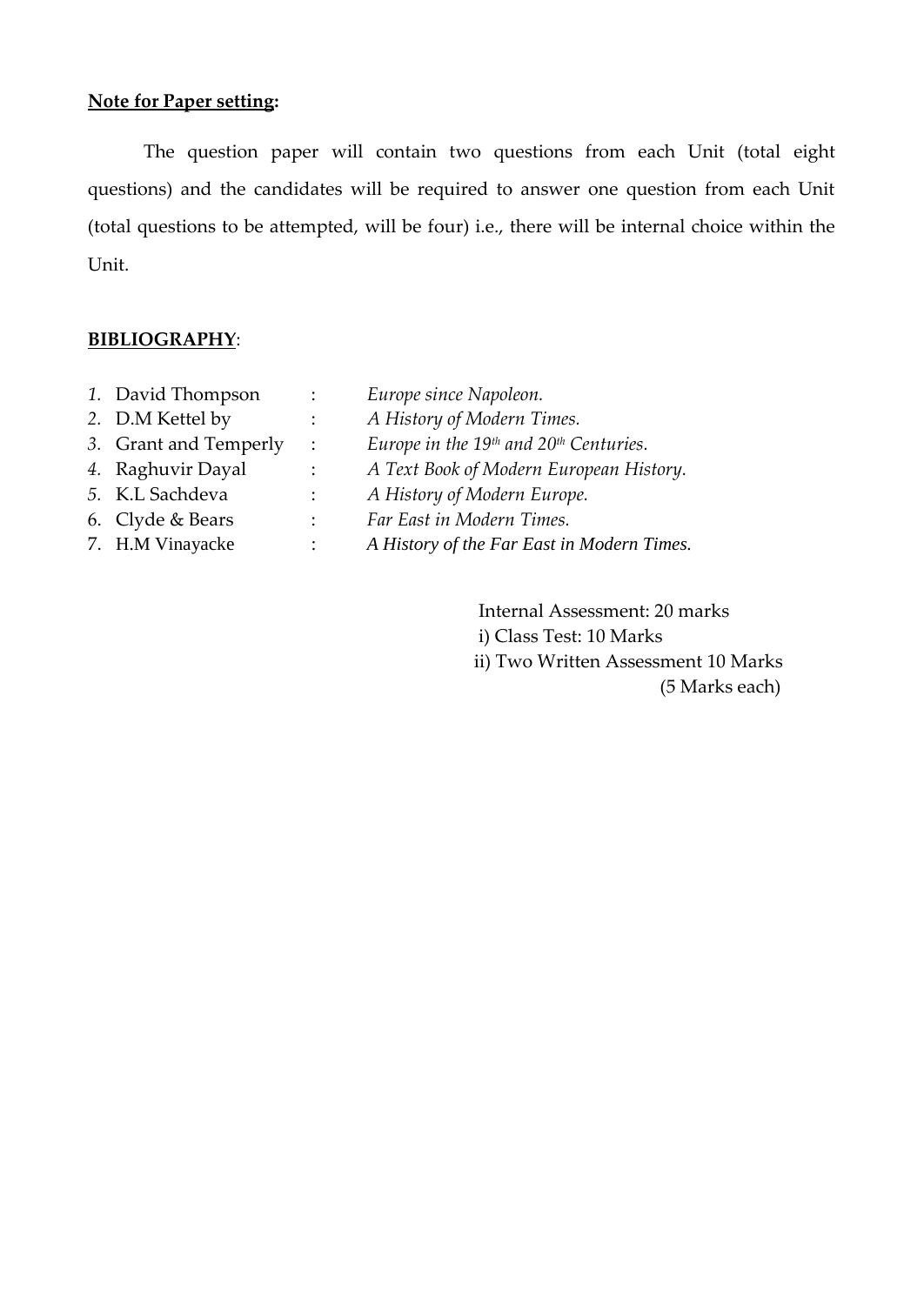# **HISTORY VITH SEMESTER DETAILED SYLLABUS FOR THE EXAMINATION 2017, 2018 AND 2019. COURSE NO. 601 (THEORY) SEMESTER: SIXTH (UNDER GRADUATE)**

## **COURSE TITLE: MODERN WORLD 1860 TO 1945.**

#### **Contact Programme- 90 Lectures.**

Credit: 4

Maximum Marks: 100

(a) Semester Examination: 80

(b) Sessional Assessment: 20

(c) Minimum Pass Marks:

Duration of Examination: 2.30 Hours.

# **SYLLABUS.**

Objective:

## **Unit-I**

- i. Bismarck's Foreign Policy-Basic objectives, relations with France & Russia.
- ii. Franco-Russian Alliance of 1894.
- iii. Anglo-French Entente of 1904.
- iv. Anglo Russian Entente of 1907.

#### **Unit-II**

- i. Causes of Russian Revolution of 1917.
- ii. Causes of Bolshevik Revolution (October, 1917).
- iii. Causes of Bolshevik Success & Immediate Consequences.
- iv. Contribution of Lenin (1917-1924).

#### **Unit-III**

- i. Causes of First World War & Peace Settlement of 1919.
- ii. League of Nations: Achievements: Political & Socio-Economic.
- iii. Failures of League of Nations & Causes of the failures of the league.
- iv. Modernization of Japan (1868-1905).

#### **Unit-IV**

- i. Rise of Chinese Nationalism & Role of Dr. Sun-Yat-Sen.
- ii. Modernization of Turkey under Mustafa Kamal Pasha.
- iii. Foreign Policy of Hitler (1933-39).
- iv. Causes of World War II and its Immediate Consequences.